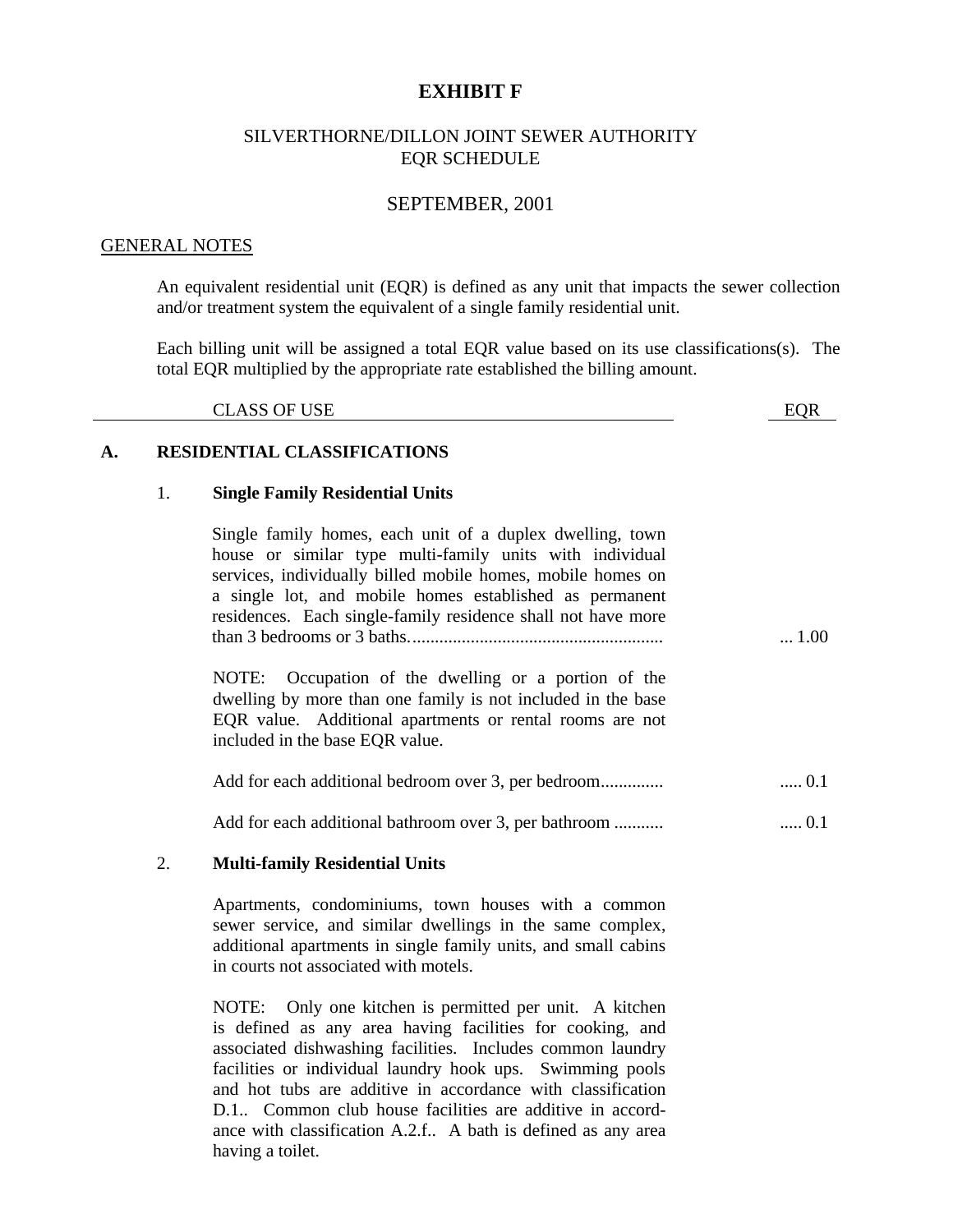|    |    | CLASS OF USE                                                                                                                                                                                                                                                | <b>EOR</b>   |  |
|----|----|-------------------------------------------------------------------------------------------------------------------------------------------------------------------------------------------------------------------------------------------------------------|--------------|--|
|    |    | RESIDENTIAL CLASSIFICATIONS (Continued)                                                                                                                                                                                                                     |              |  |
| 2. |    | Multi-Family Residential Units (Continued)                                                                                                                                                                                                                  |              |  |
|    | a. | 4 or more bedroom unit (per unit) $\dots \dots \dots$                                                                                                                                                                                                       | 1.25         |  |
|    | b. | $3$ bedroom unit (per unit) $\dots \dots \dots \dots \dots$                                                                                                                                                                                                 | 1.05         |  |
|    | c. | 2 bedroom unit, 2 bath (per unit) $\ldots \ldots \ldots$                                                                                                                                                                                                    | 0.85         |  |
|    | d. | 2 bedroom unit, 1 bath (per unit) $\dots \dots \dots$                                                                                                                                                                                                       | 0.80         |  |
|    | e. | 1 bedroom or studio unit (per unit) $\dots \dots$                                                                                                                                                                                                           | $\dots 0.65$ |  |
|    | f. | Common club house or recreation room facilities not<br>including commercial classification areas such as<br>banquet rooms, bars or lounges, or customer laundry<br>areas, or swimming pool and hot tub areas (per 1,000<br>square feet of gross floor area) | $\dots 0.35$ |  |
| 3. |    | <b>Transient Residential Units</b>                                                                                                                                                                                                                          |              |  |

Hotels, motels, mobile home parks, dormitories, bed and breakfast establishments, recreational vehicle parks, and

NOTE: Includes laundry facilities in mobile homes; laundry facilities (except those in mobile homes) are additive in accordance with classification A.3.g.. Swimming pools and hot tubs are additive in accordance with classification D.1. Each complex shall have a minimum of one manager's unit; room counts shall include rooms furnished to employees. Bed space determination shall be as follows: one bed space for twin bed or roll-a-way bed; two bed spaces for double, queen or king-size bed. Recreational vehicle parks include central bath house facilities but do not include laundry facilities or retail space.

Manager's unit (per unit) a.

similar facilities.

NOTE: Use multi-family or single family residential unit classification as applicable

- Motels, hotels and rooming houses without kitchen b. facilities
	- $(1)$ Rooms having not more than two bed spaces  $(\text{per} \text{rental} \text{ unit}) \dots \dots \dots \dots \dots \dots$

 $\dots 0.25$ 

77-101.00G:REVI-EQR.SCH:060590

A.

 $\mathbf{2}$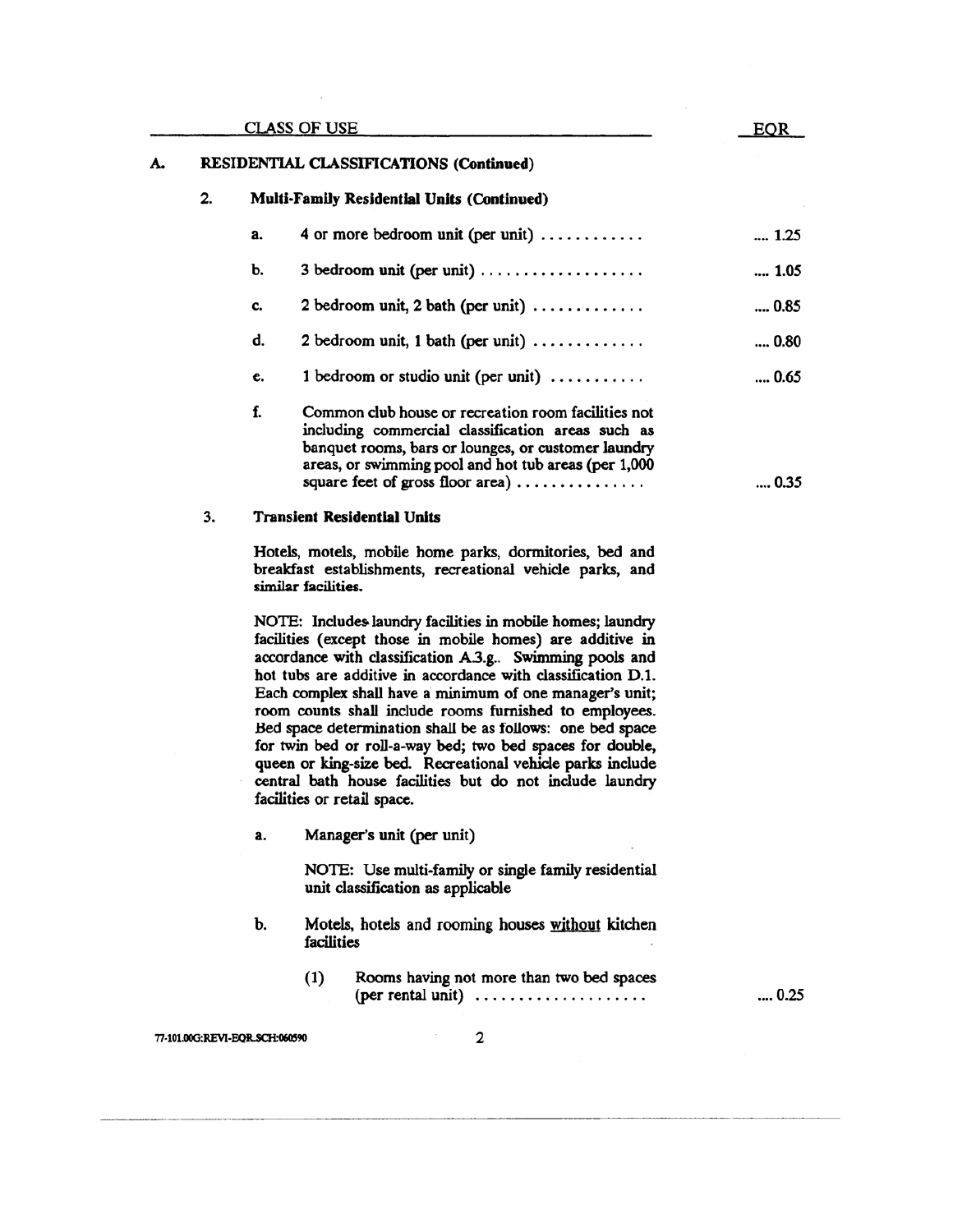| <u>CLASS OF USE</u> |                                         |                                                | <b>EQR</b> |                                                                                                                                                                                                                      |      |
|---------------------|-----------------------------------------|------------------------------------------------|------------|----------------------------------------------------------------------------------------------------------------------------------------------------------------------------------------------------------------------|------|
| A.                  | RESIDENTIAL CLASSIFICATIONS (Continued) |                                                |            |                                                                                                                                                                                                                      |      |
|                     | 3.                                      | <b>Transient Residential Units (Continued)</b> |            |                                                                                                                                                                                                                      |      |
|                     |                                         |                                                | (2)        | Rooms having more than two bed spaces per<br>rental unit (per additional bed space) $\ldots$                                                                                                                         | 0.05 |
|                     |                                         | C.                                             |            | Motels with kitchen facilities in the rental unit and<br>rental rooms with common eating facilities (e.g., "bed<br>and breakfast" rooms)                                                                             |      |
|                     |                                         |                                                | (1)        | Rooms having not more than two bed spaces<br>(per rental unit) $\dots \dots \dots \dots \dots$                                                                                                                       | 0.35 |
|                     |                                         |                                                | (2)        | Rooms having more than two bed spaces per<br>rental unit (per additional bed space)                                                                                                                                  | 0.05 |
|                     |                                         | d.                                             |            | Dormitories (per each rental bed space)                                                                                                                                                                              | 0.10 |
|                     |                                         | e.                                             |            | Mobile home parks (per each available space)                                                                                                                                                                         | 0.85 |
|                     |                                         | f.                                             |            | Recreational vehicle parks                                                                                                                                                                                           |      |
|                     |                                         |                                                | (1)        | Camping or vehicle space without sewer hook<br>up (per space) $\dots \dots \dots \dots \dots \dots \dots$                                                                                                            | 0.35 |
|                     |                                         |                                                | (2)        | Camping or vehicle space with sewer hook up<br>(per space) $\ldots$                                                                                                                                                  | 0.40 |
|                     |                                         |                                                |            | NOTE: Spaces which have year-round mobile<br>homes are to be assessed per mobile home<br>park classification.                                                                                                        |      |
|                     |                                         | g.                                             |            | Add for laundry facilities in the billing unit complex<br>(per washing machine or available hook up)                                                                                                                 | 1.05 |
|                     |                                         | h.                                             |            | Common club house or recreation room facilities not<br>including commercial classification areas such as<br>banquet rooms, bars or lounges, customer laundry<br>areas, or swimming pool and hot tub areas (per 1,000 |      |
|                     |                                         |                                                |            | square feet of gross floor area)                                                                                                                                                                                     | 0.35 |

 $\label{eq:2.1} \frac{1}{\sqrt{2\pi}}\int_{0}^{\infty}\frac{1}{\sqrt{2\pi}}\left(\frac{1}{\sqrt{2\pi}}\right)^{2\alpha}d\mu\,d\mu.$ 

 $\mathcal{A}(\mathcal{A})$  and  $\mathcal{A}(\mathcal{A})$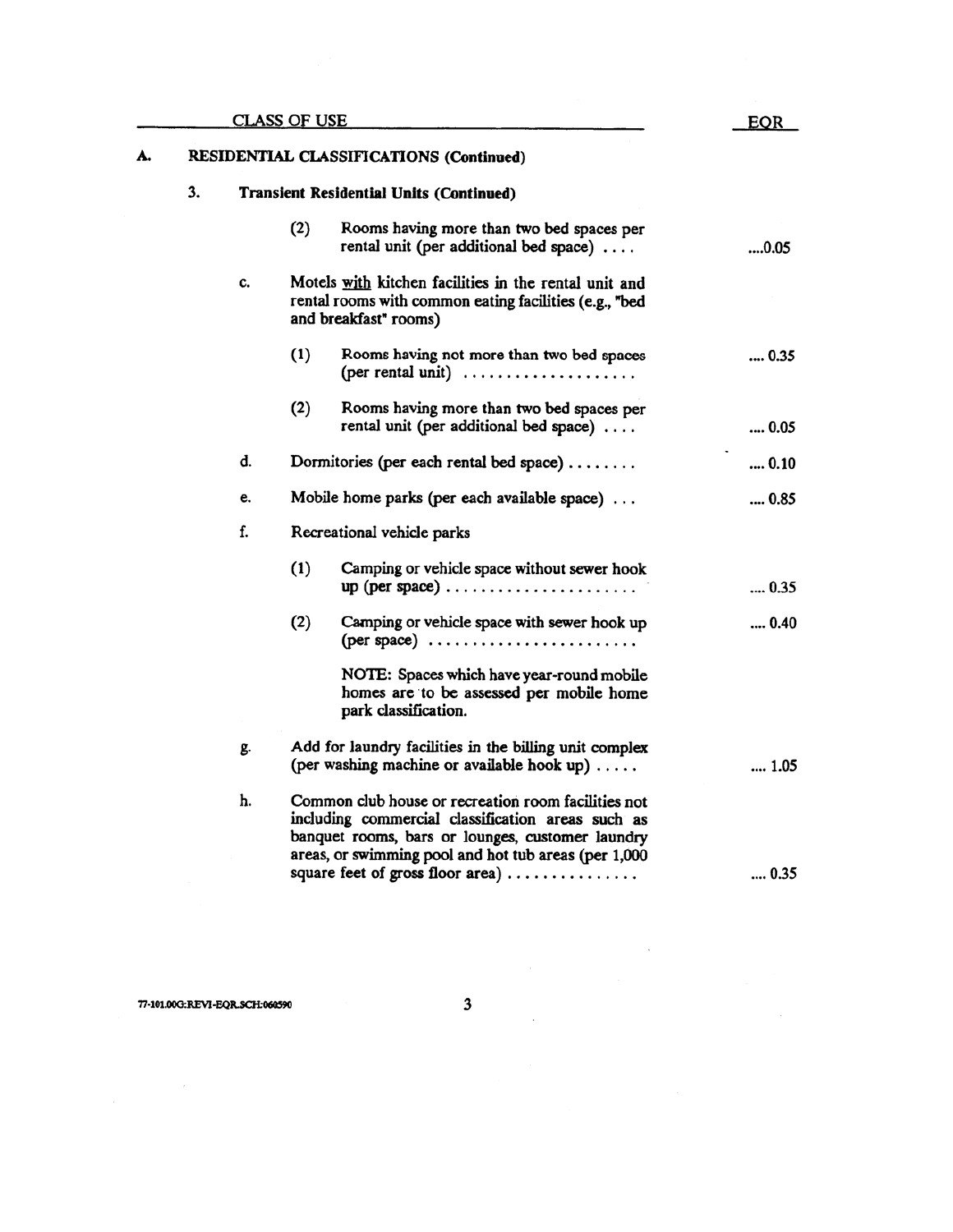## B. **COMMERCIAL CLASSIFICATION**

#### 1. Restaurants, bars, food and drink preparation and service

Restaurants, take out food service, food delivery service, delicatessen, bakery, bars, lounges, banquet rooms, and driveins

NOTE: Seating count to be based on the maximum number of interior seats; outside seats are not to be counted. Bench seating shall be determined to be 24 lineal inches per seat along the bench. Take out or delivery service is additive in accordance with the applicable classification of category B.1.. Large commercial food preparation facilities or large commercial bakeries are not included but shall be assessed in accordance with category E.

| а. | Restaurant and bars (per block of 10 seats) $\dots$ .                                                         | 0.65         |
|----|---------------------------------------------------------------------------------------------------------------|--------------|
| Ъ. | Banquet rooms (per block of 10 seats) $\ldots \ldots$                                                         | $\dots 0.35$ |
| c. | Take out service when associated with a restaurant                                                            | 0.50         |
| d. | Commercial kitchen for delivered or take out foods<br>including catering (per kitchen or business) $\ldots$ . | 1.00         |
| e. | Bakery or delicatessen in conjunction with other<br>commercial category (per kitchen or use)                  | $\dots$ 0.50 |
|    |                                                                                                               | 0.35         |

4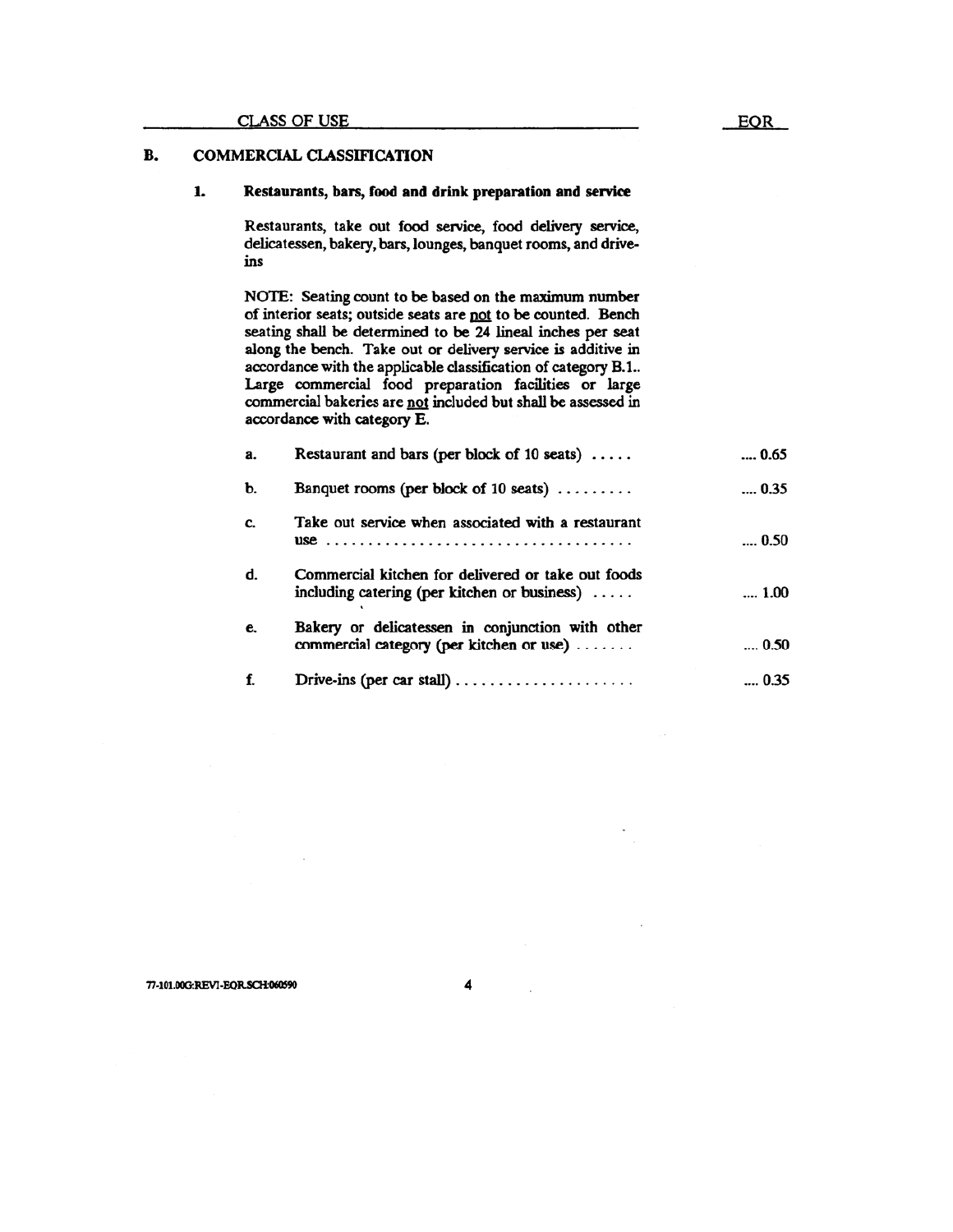#### 2. **Commercial Buildings**

Office buildings, retail sales buildings, multiple use buildings, laundromats, service stations, shops, garages, and similar facilities

NOTE: Washing machines used in conjunction with the business shall be additive in accordance with classification B.2.e. Gross occupied area shall be defined as the total area for that particular use within the billing unit, including rest rooms. Only unoccupied areas that are common to more than one tenant in a multiple use building shall not be included (i.e., common hallways, common mechanical rooms, or common cleaning closets).

| a. | Offices, office buildings, barber shops, and hair styling<br>salons (per $1,000$ s.f. of gross occupied area)                                                                                                                                                                                                                       | $\dots 0.65$ |
|----|-------------------------------------------------------------------------------------------------------------------------------------------------------------------------------------------------------------------------------------------------------------------------------------------------------------------------------------|--------------|
| b. | Retail sales area (per 1,000 square feet of gross<br>$occupied \ area) \ \dots \dots \dots \dots \dots \dots \dots \dots \dots$                                                                                                                                                                                                     | 0.35         |
| c. | Non-retail work area such as garages,<br>vehicle/equipment repair service bays, machine<br>shops, fire station bays, warehouses,<br>stocking/receiving area in conjunction with a retail<br>establishment, and similar other uses (per 1,000 s.f. of<br>gross floor area) $\ldots \ldots \ldots \ldots \ldots \ldots \ldots \ldots$ | 0.20         |
|    |                                                                                                                                                                                                                                                                                                                                     |              |
| d. | Laundromats (per washing machine or available hook<br>up)                                                                                                                                                                                                                                                                           | 1.60         |
| e. | Laundry facilities associated with other commercial-<br>type use (other than those commercial category users<br>whose other waste loads are derived from lavatory<br>and toilet facilities) (per washing machine or                                                                                                                 | 0.80         |
|    | available hookup)                                                                                                                                                                                                                                                                                                                   |              |
| f. | Service stations and other gasoline retail customers<br>(per vehicle fueling space)                                                                                                                                                                                                                                                 | 0.30         |
|    | NOTE: Office space, retail space, and service garage<br>space is additive in accordance with the applicable<br>category in the schedule.                                                                                                                                                                                            |              |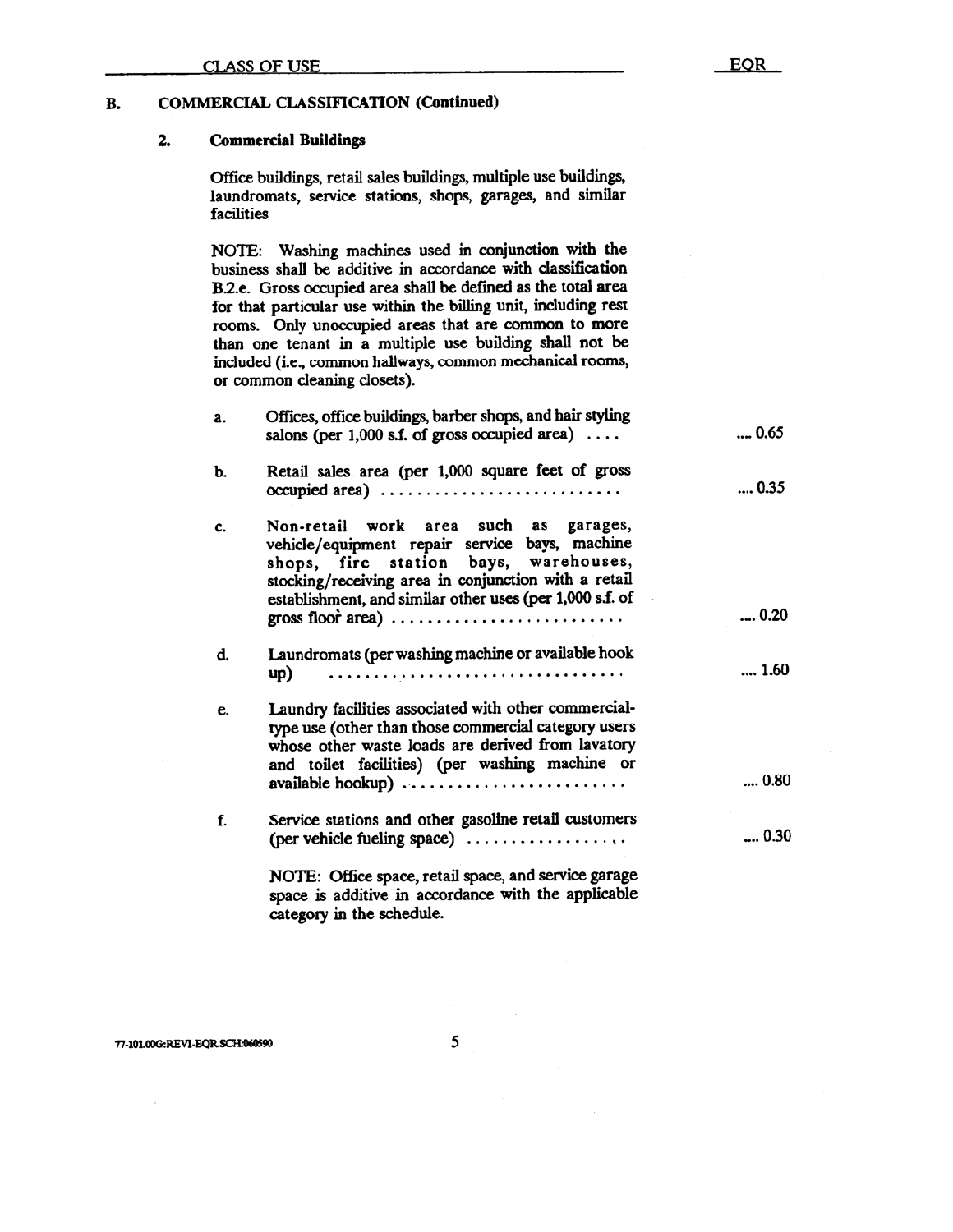### B. **COMMERCIAL CLASSIFICATION (Continued)**

#### 2. **Commercial Buildings (Continued)**

Bay or area where cars, trucks, construction g. machinery, or similar equipment can be washed (per bay/area) ................................

> NOTE: A bay or area shall include a floor drain and an apparatus for washing such as a spray washer or hoses and nozzles.

h. Process water from commercial establishments discharged to the collection system shall be evaluated based on metered inflow (per 1,000 gpd, maximum 

> NOTE: The Joint Authority may reevaluate the EQR of the discharger should the impact exceed the equivalent of the single family residential unit. Should the sewage strength exceed 330 mg/l of BOD(5) or of suspended solids, additional charges will be assessed for these strengths. In cases where there is a batch discharge of process water, the discharger may be required to obtain prior approval of the time and rate of the discharge from the Superintendent.

#### C. **CHURCH AND SCHOOL CLASSIFICATIONS**

#### 1. **Churches**

 $(per 100 \text{ seats})$ 

NOTE: Seat count shall include all sanctuary, classroom, meeting room, and general assembly area seating. Bench or pew seating shall be determined to be 24 lineal inches per seat along the bench. Rectories or other living areas are additive in accordance with the appropriate residential classification.

2. **Schools** 

> Day care centers, public and private day schools, adult night schools

 $.... 1.50$ 

 $... 2.50$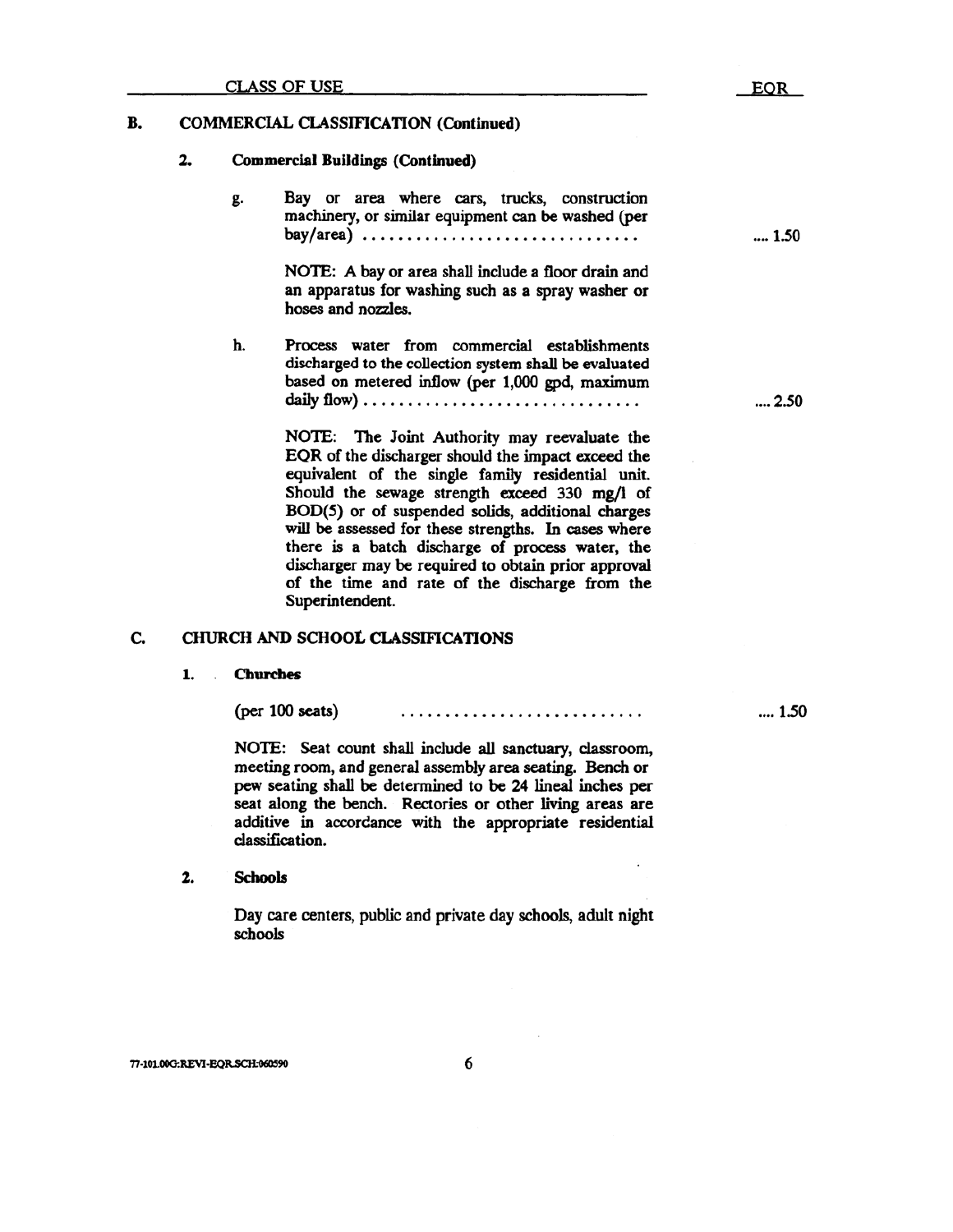## CHURCHES AND SCHOOL CLASSIFICATIONS (Continued) C.

#### 2. **Schools (Continued)**

Includes teachers, librarians, custodians, and **NOTE:** administrative personnel associated with the school function. Administrative centers, warehouses, equipment or machinery repair and/or storage centers (such as bus barns), swimming pools, and similar facilities are additive. Student count is to be the design student capacity of the building. EQR's shall only be assigned to a school with a gymnasium if locker rooms with showers are installed.

 $\sim$ 

| а. | Without gym and without cateteria (per 50                                             | 1.50         |
|----|---------------------------------------------------------------------------------------|--------------|
| Ъ. | Without gym and with cafeteria or with gym and<br>without cafeteria (per 50 students) | 1.85         |
| c. | With gym and with cafeteria (per 50 students) $\dots$                                 | $\dots$ 2.10 |

### MISCELLANEOUS CLASSIFICATIONS D.

#### **Swimming Pools** 1.

Swimming pools, wading pools, and hot tubs

NOTE: A permanent sign must be placed prominently at all filter installations stating that pools are not to be drained without the permission of the Joint Authority Superintendent, that pool draining rates will be subject to the approval of the Joint Authority Superintendent, and that draining shall be limited to the hours between 11 p.m. and 6 a.m. the next day.

| a. | Private pools associated with a single family<br>residential unit (per 40,000 gallons of pool volume)    | $\dots 0.55$ |
|----|----------------------------------------------------------------------------------------------------------|--------------|
| b. | Pools associated with multi-family or transient<br>residential units (per 40,000 gallons of pool volume) | 1.05         |
| c. | Commercial and public pools                                                                              |              |
|    |                                                                                                          |              |

NOTE: Total EQR assessment is to be computed from pool volume and the maximum daily water inflow as follows:

 $... 1.05$ Per 40,000 gallons of pool volume  $\dots\dots$  $(1)$